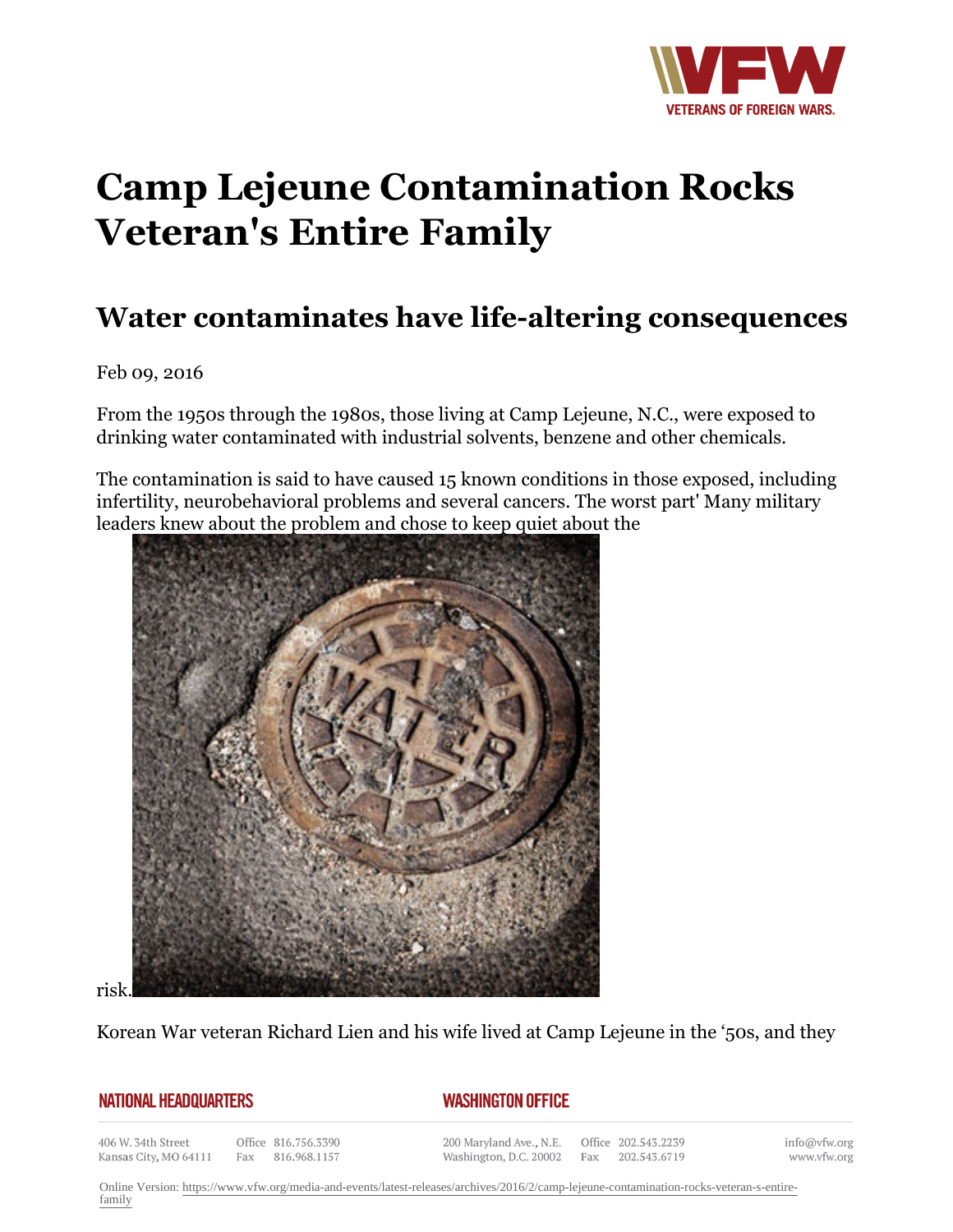have health problems to show for it.

"I had rectal cancer and had my whole rectum removed," said Lien. "Now I have Non-Hodgkin's lymphoma, which is an after-effect of the rectal cancer."

But it wasn't just Lien who was affected. His wife suffers from Parkinson's disease as a result. And his kids weren't spared either. His daughter passed away from a related nerve disease and his son is currently battling prostate cancer.

Despite his family's decades-long struggle, the VA denied Lien any benefits. That was seven years ago.

Today, Lien has a 100% rating from the VA. He finally got what he deserves thanks to VFW Appeals Consultant Chance Sizemore, who took his case to heart.

"VA doctors were saying his illness was unrelated to Camp Lejeune," said Sizemore. "The key here was to get private opinions from specialists who didn't have any skin in the game. I took this case very personally because it just seemed wrong. I went above and beyond and really encouraged him to keep fighting."

When Lien received news that his claim had finally been approved, he was more exasperated than excited.

"All I could say was 'finally,'" said Lien. "I was so exhausted from fighting this cancer and fighting the VA."

Sizemore seconded that sentiment. "Many times by the time these veterans come to us, they are so exhausted from fighting, they just quit. That's what made this case so gratifying. He never quit, and it paid off in the end."

Lien, now 85, is focusing on his wife, whose health has greatly deteriorated.

"She has Parkinson's and dementia," said Lien. "I'm keeping her at home right now and doing my best to take care of her."

Lien is grateful to Sizemore for not giving up on his case and hopes other veterans will learn from his story.

"Get all the information you possibly can," said Lien. "And talk to your doctor! Doctors were the deciding factor."

Ironically, this elderly man who spent nearly a decade fighting the VA once worked as a veterans service officer for the Department of Veterans Affairs in South Dakota.